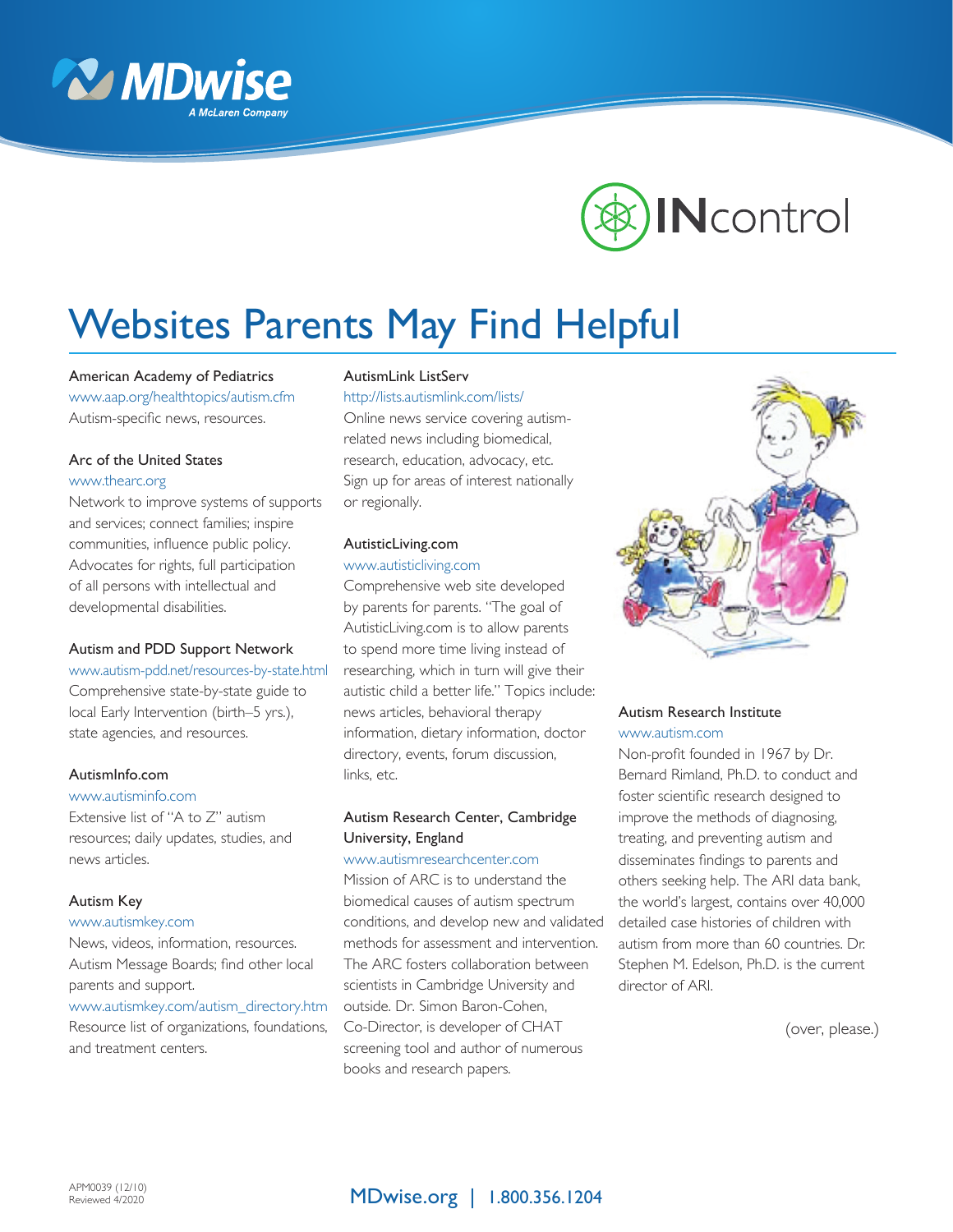Online resource includes a database covering more than two decades of responses from over 25,000 parents on the behavioral effects of biological interventions. Articles available in Spanish, French, Italian, Russian, and Portuguese.

#### Autism Research Unit, University of Sunderland, UK

http://osiris.sunderland.ac.uk/autism/aru.htm Provides a basis for research into the cause of autism and an accessible store of traditional and current research on autism. Produces a booklet guide for parents/ clinicians with current research and treatment suggestions.

#### Autism Resources

#### www.autism-resources.com

Extensive book list and international resource links. Translates into 16 languages: Arabic, Chinese, Danish, Dutch, Finnish, French, German, Greek, Hebrew, Hungarian, Italian, Japanese, Korean, Portuguese, Spanish, and Swedish.

#### Autism Society of America

www.autism-society.org "Improving the lives of all affected by autism. ASA is the leading voice and resource of the entire autism community in education, advocacy, services, research and support. ASA, a chapter-and member-based organization, is committed to meaningful participation and self-determination in all aspects of life....with a successful network of chapters, members, supporters and organizations."

#### Autism Society Canada

www.autismsocietycanada.ca Information, resources, research, treatment, education, events, conferences, links. Available in French.

#### Autism Speaks

#### www.autismspeaks.org

Autism Speaks is committed to raising public awareness about autism and its effects on individuals, families, and society, and to giving hope to all who deal with the hardships of this disorder. Autism Speaks raises funds to facilitate effective treatment and research, and is dedicated to uncovering the biology of autism and developing effective biomedical treatments through research funding.



# Autism Today

#### www.autismtoday.com

Creative, interactive, one-stop shop to navigate the maze of autism-related information. Over 2,500 pages, is the largest autism resource online and resource distributors in the world. Bookstore, conferences, online access to experts, etc. Translates into Chinese, French, German, Italian, Japanese, Korean, and Spanish.

#### Autismweb.com

#### www.autismweb.com

General information including: Early Warning signs, What's Autism?, Interventions, books, conferences, teaching methods, message board, etc.

#### CDC Autism Information Center

www.cdc.gov/ncbddd/autism/index.htm Screening/diagnosis, treatment/therapy, resources, news, research, state and congressional activities, educational materials.

#### Children's Disabilities Information

www.childrensdisabilities.info General disability information with autism-specific resources including: books, articles, links, etc.

#### Dan Marino Childnett www.childnett.tv

A first-of-its-kind internet web channel dedicated to autism and other neurological disorders.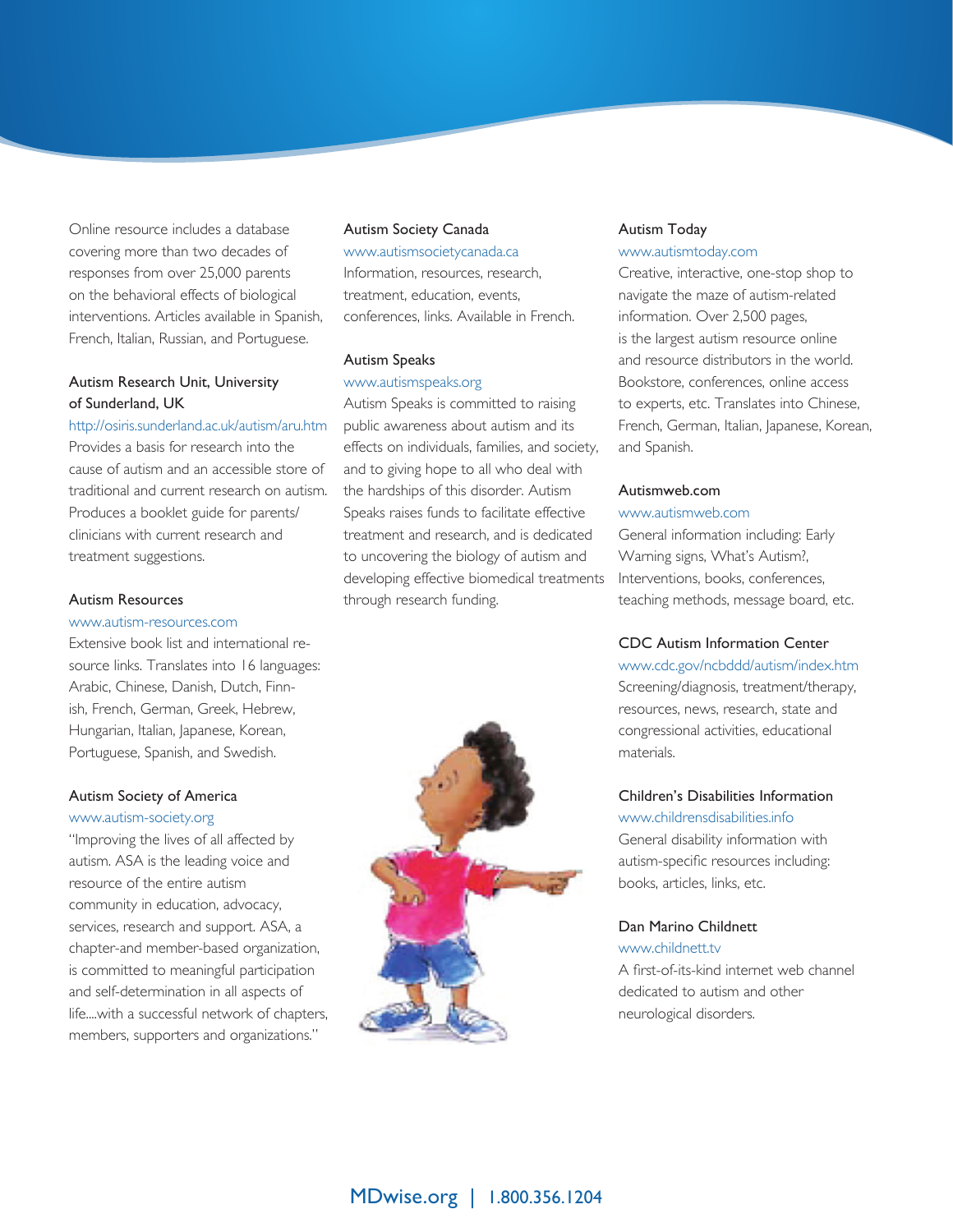

#### Dan Marino Foundation

www.danmarinofoundation.com

Non-profit organization founded in 1992 by Claire and Dan Marino, to support programs which provide integrated intervention services for children with special needs: medical, emotional and/or behavioral.

#### Doug Flutie, Jr. Foundation

#### www.dougflutiejrfoundation.org

Grants for families, events, resources, education, and advocacy.

#### First Signs

#### www.firstsigns.org

Resource for parents and professionals regarding normal/typical developmental milestones. Useful baseline information for parent to discuss with physician if they have developmental concerns about their child.

#### Help Autism Now Society www.helpautismnow.com

Physician resources include user-friendly, objective materials to enable physicians to more quickly recognize and screen for autism, handbook with over 100 illustrations depicting the "behavioral symptoms" of autism, 4 minute tutorial video of CHAT screening tool. Online social stories: "Going to See the Doctor" and "Going to Have Blood Drawn" can help prepare children with autism for these events. Online readable book for siblings written through an 8-year-old sibling's eyes, *Autism: Living with My Brother Tiger.*

#### Ladders

#### www.ladders.org

Learning and Developmental Disabilities Evaluation and Rehabilitation Services. Mass. General Hospital for Children, Boston MA. Interdisciplinary program designed to provide services in the evaluation and treatment of children and adults with autism, pervasive developmental disorder and related disorders.

#### MedLinePlus

www.nlm.nih.gov/medlineplus/autism.html Links to news, NIH; diagnosis/symptoms, treatment, research, organizations, Available in Spanish.

# National Autistic Society, UK

#### www.nas.org.uk

Based in UK but provides useful info for US residents. Telephone hotline, free parent-to-parent telephone service, support, schools, news, and events.

#### NICHCY, National Dissemination Center for Children with Disabilities

www.nichcy.org/pubs/factshe/fs1txt.htm Autism facts, resources, organizations. Spanish translation.

#### www.nichcy.org/states.htm

State agencies and organizations, parent groups in each state.

#### NIH Autism Website

#### www.nichd.nih.gov/autism

Most current information about NICHD research projects, publications, news releases, and other activities related to autism. Publications available in Spanish.



(over, please.)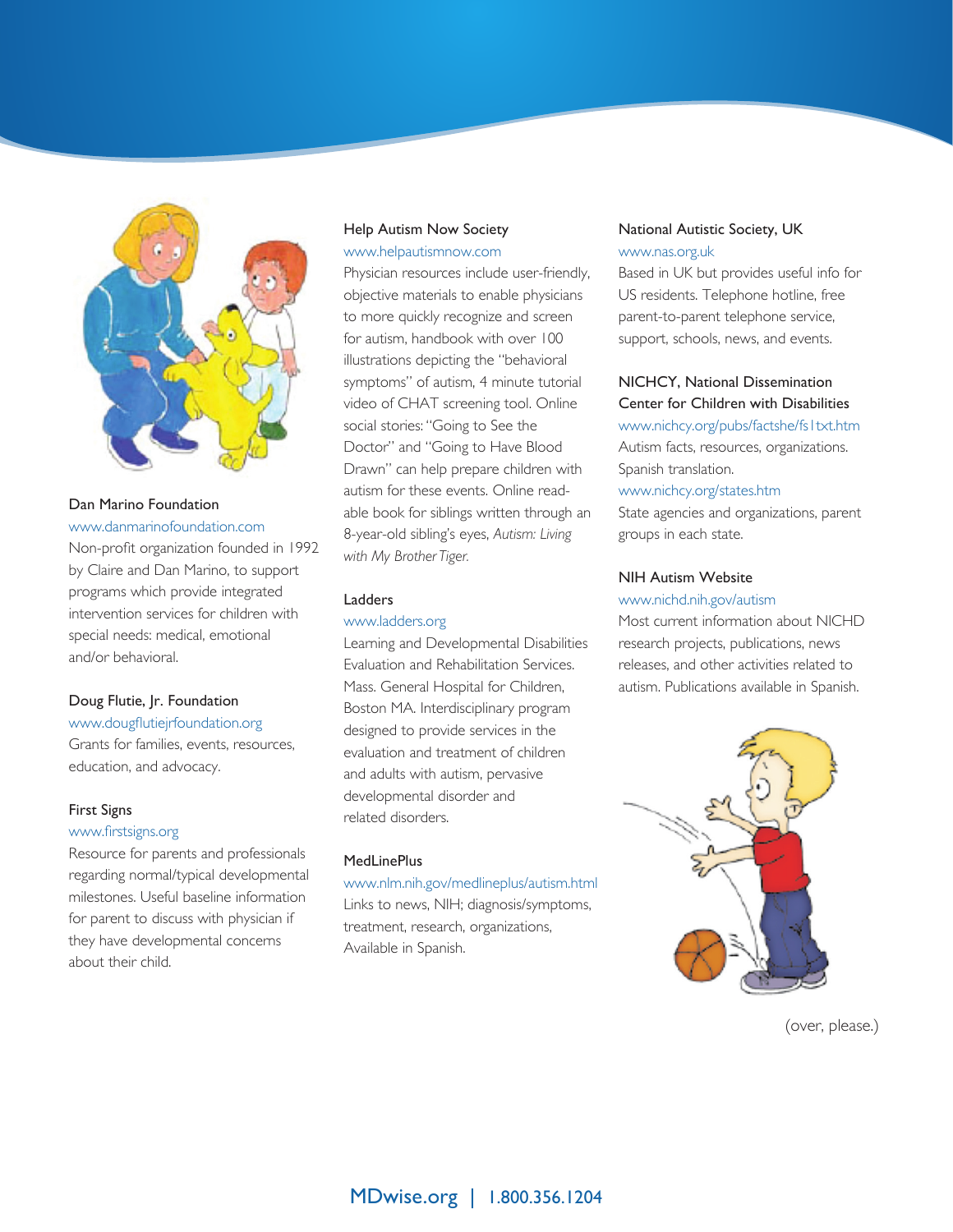#### NIMH, National Institute of Mental Health

### www.nimh.nih.gov/healthinformation/ autismmenu.cfm

Signs/symptoms, treatment, fact sheets, news, links to research.

#### Northwest Autism Foundation

#### www.autismnwaf.org

Non-profit organization provides education and information for parents and professionals in the northwestern US. Publishes a useful NW Resource Directory available at no charge.

#### Pubmed

#### www.ncbi.nlm.nih.gov/pubmed

Free, immediate, internet access to the most up-to-date and previously published medical studies from numerous US and international medical journals. Can access by subject, author, or title of study. Abstracts often available electronically at no charge.

# Schafer Autism Report

#### www.sarnet.org

Online newsletter of all major news sources, websites, and latest research for important and practical new developments regarding autism. Studies often available for viewing in advance of publication. Subscription fee.

# Syracuse University Autism Web links

#### http://web.syr.edu/~rjkopp/data/ autlinkinfo.html Site provides over 100 links to diverse website resources.

#### WEBSITES IN OTHER LANGUAGES/ INTERNATIONAL RESOURCES

Inclusion of websites is for informational purposes only and does not indicate an endorsement of their contents.

#### Action for Autism

#### www.autism-india.org/worldorgs.html

Worldwide links to autism organizations, resources in almost 100 different countries.

#### Autism Canada

#### www.autismcanada.org

Autism Canada Foundation is a registered Canadian charity focused on engaging, education, empowering and uniting people to find the cause and the cure for Autism. Autism Canada supports a 'multi-disciplinary' approach to treating individuals on the autism spectrum combining biomedical and educational treatments. Online resources include: signs/symptoms, treatment options, research, news, library, conferences, events, links to organizations and service providers.



# Autism Resources

#### www.autism-resources.com/links/ nonenglish.html

Extensive book list and international resource links. Available in Arabic, Chinese, Danish, Dutch, Finnish, French, German, Greek, Hebrew, Hungarian, Italian, Japanese, Korean, Portuguese, Spanish, and Swedish.

# Autism Research Institute

#### www.autism.com

Comprehensive online resource includes a database covering more than two decades of responses from over 25,000 parents on the behavioral effects of biological interventions. Articles available in Spanish, French, Italian, Russian, and Portuguese.

#### Autism Society Canada

#### www.autismsocietycanada.ca

Information, resources, research, treatment, education, events, conferences, links. Available in French.

#### Autism Today

#### www.autismtoday.com

Creative, interactive, one-stop shop to navigate the maze of autism-related information. Over 2,500 pages, is the largest autism resource online and resource distributors in the world. Bookstore, conferences online access to experts, etc. Translates into Chinese, French, German, Italian, Japanese, Korean, and Spanish.